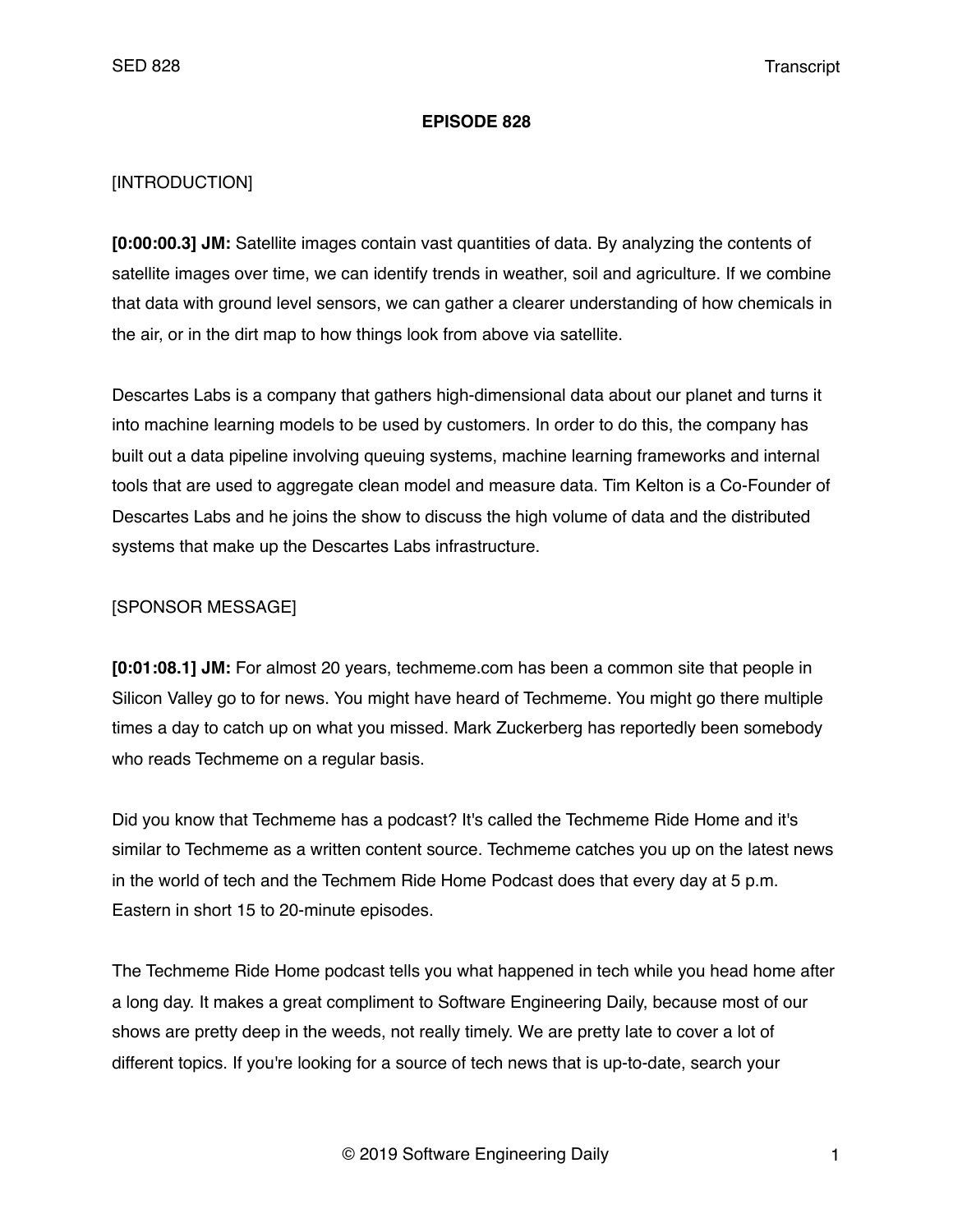podcast app for Techmeme Ride Home, or just a ride home and subscribe to the Techmeme Ride Home podcast.

### [INTERVIEW]

**[0:02:39.5] JM:** Tim Kelton, welcome to Software Engineering Daily.

**[0:02:41.2] TK:** Thanks. It's great to be here. You work at Descartes Labs, which is I think of it as a data platform, a place where you have data being hoovered in and gathered and it's accessible to developers that want to build on top of that data. This data comes from sensors and satellite data and other places. Can you describe the path that a data point would take from a sensor sitting somewhere, maybe it's in a field, or wherever you want to describe from, to the end-user who's maybe a data scientist, or an application developer?

**[0:03:14.1] TK:** Yeah. It's an exciting journey that's changing quite a bit and in some ways, machine learning is a big part of why that's changing. We focus on what we call remote sensing. Sensors that are on satellites, or aircraft, or high-altitude balloons, those types of things, and they're measuring the earth and they're measuring changes that are happening on the earth. Most people think of that as traditional satellite imagery; you're the analyst, you sit down, you look at a beautiful picture, you maybe do something on the desktop. That's how that's been for the last 40 years.

What's changing is huge amounts of data never ever get touched by anyone. Machine learning gives us the ability to build models, test those models, back test them, historically, how did they do in different scenarios? That path, part of it is the same in how the sensors work. They're usually mounted to satellite. They're pushed out into space. Those sensors are increasingly measuring more and more different areas, not just red, green and blue wavelengths of light. We measure things like water and moisture content, measure things like thermal and heat, can measure things like global height, even things like radio frequencies. Those are being captured continuously as they're orbiting the earth.

Then as that sensor goes over, say a ground station or something like that, that ground station will downlink and it'll send the data down to those ground stations. Often, there's many, many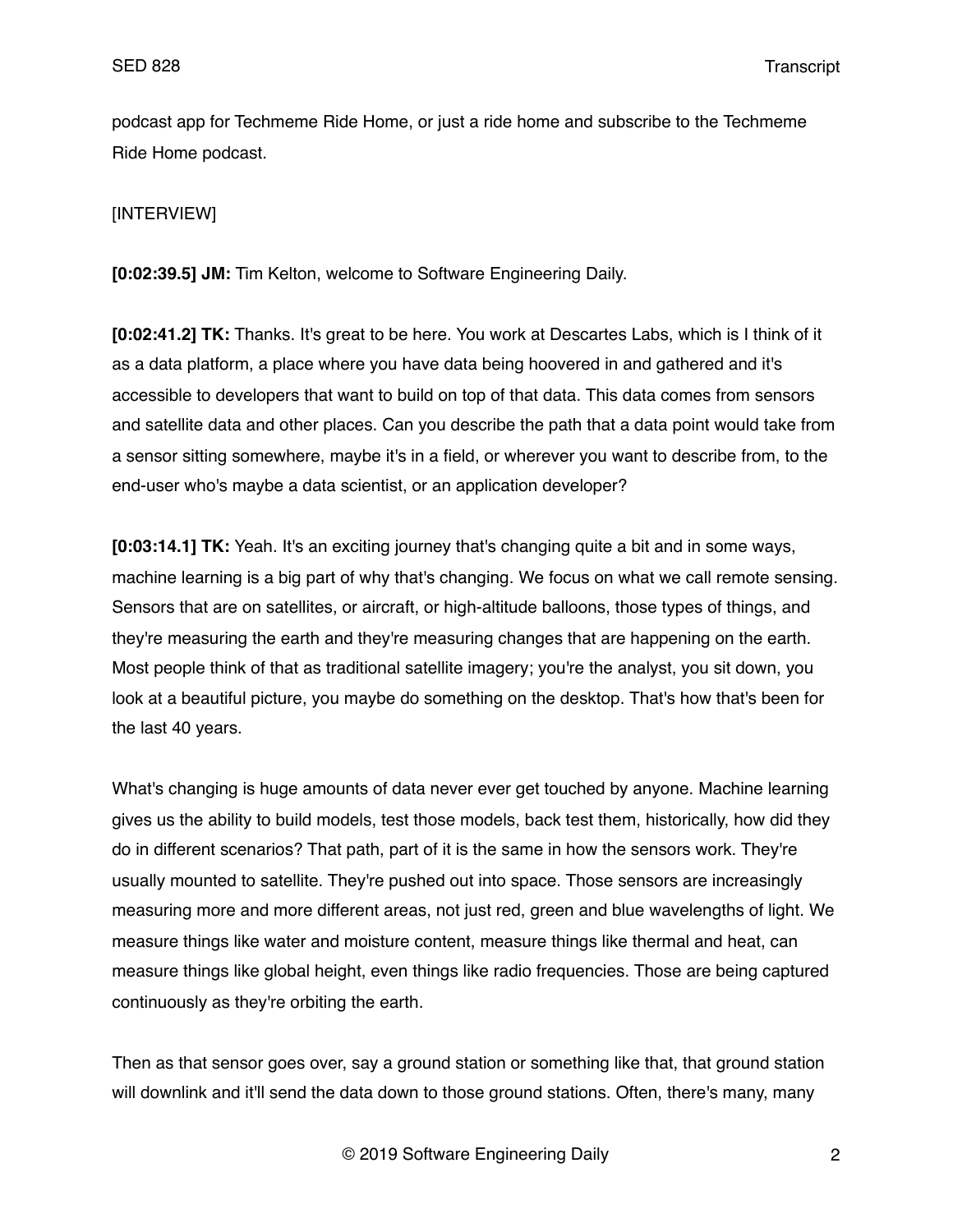ground stations all over the world. That's where Descartes Labs, where our workflow really starts at that time. We normalize all of that data. Whether it's taken from a NASA satellite that was launched 20 years ago and is still up there collecting data, those are pretty old sensors, but they still have a lot of value. Or whether something that was the European Space Agency just launched this week; we want to be able to use all of those in a normalized API and make that as easy as possible for our machine learning team to build models and fuse those different data sets together.

We do a lot of different processing workloads to get that data to that format. Things that we have to do are the top of the earth's atmosphere and how that impacts the surface reflectance of the earth, where the sun is in position to the camera and the camera's angles; we have to take all that into consideration. Then we have to get the exact geographic location and make sure all those pixels from all those different sensors over all those years of technology all line up exactly right. Then you still have pesky things like clouds and cloud cover that can be between the satellite and the earth and mess up the measurements.

That's all in the processing pipeline. Then we run the models. That's a little bit more of the machine learning modeling type frameworks. We use things like Kubeflow. There are Kubeflow pipelines, those types of tools. Then often, the output we're not giving our end-user 20 terabytes of imagery to download on their laptop and go through for the next five years. We're giving them a summary of what the model actually told them; things that changed in the earth. Those could be how much corn was grown in Iowa this week, or how does that look this year versus last year? What are the water levels across the whole earth on all the reservoirs? Or is there fire every five minutes. We have a model that runs and looks for forest fires starting and things like that. How many solar panels deployed in say, California earth.

That's often the very end-product of what we produce. Not a set of imagery for an end-user. It's a little different than what people think and it's changing very quickly. It's really because of machine learning and being able to build and test those models through those big, historical archives.

**[0:07:21.9] JM:** One reason I was excited to talk to you is if I was completely out of work right now, I had no idea where to start, I think something that is an emergent opportunity for

© 2019 Software Engineering Daily 3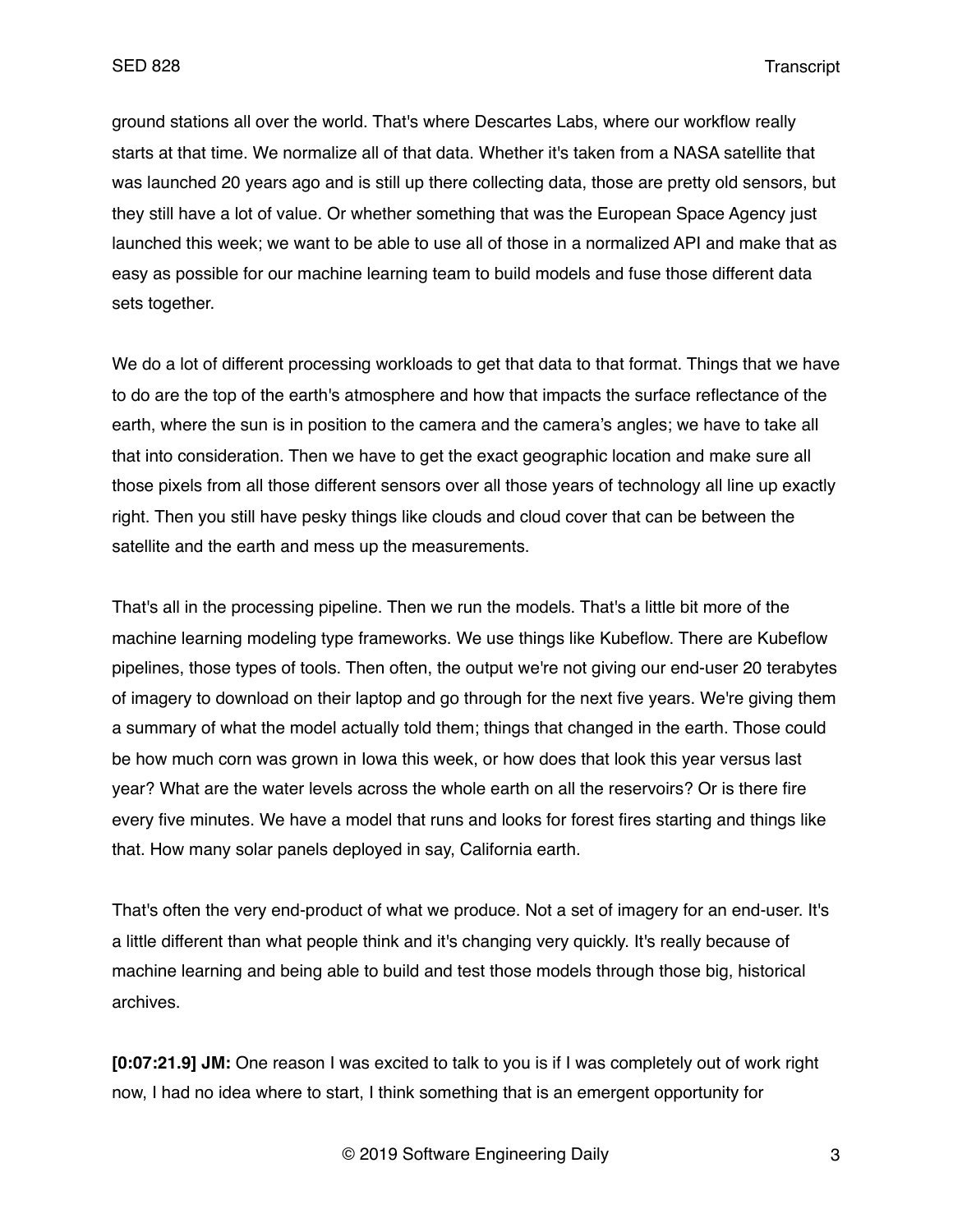engineers is the fact that these data platforms are emerging. We've had the cloud platforms, they've had 10 years to mature basically and they're so good at this point. The APIs are getting so high-level. It's becoming less of an issue how do you build something, and more of a question of what do you want to build?

Obviously, one of the biggest opportunities is all these machine learning applications. It's like a bottomless well of applications that could be built. I'm sitting on a chair right now. Machine learning was probably not used in the design of this chair; it should have been. That's how many opportunities there are. Unfortunately, most of the data that would be used to build these kinds of applications is siloed in companies that already have enough opportunity, like whoever made this chair, whether it's IKEA or whatever. I'm sure IKEA is working on machine learning stuff, but how far along are they? Probably not that far. I mean, or they're far in one specific domain and it would be great if all this data was available for other people to use. Why has it taken so long for these data platforms to emerge?

**[0:08:44.1] TK:** To some extent, it was the individual end-user. In your example of IKEA, those are the types of use cases we're starting to build models. You can think IKEA is making a chair, but there's all the raw materials that went into the chair way before it ever – there is wood, or metal, or steel. Those are the types of models that were just really, really hard to do on a laptop.

You couldn't build and bring that much data right there. There wasn't that many CPU cores. When I was at Los Alamos, we had access to all these big high-performance supercomputing centers with thousands and thousands of cores, but you also need all of the data right there. You often need test data sets that you can train and test and label for machine learning in those types of use cases. Those weren't how systems were built.

We've taken a view that we designed it, our data platform, just solely for machine learning workflows and optimizing for machine learning modeling time and being able to iterate as quickly as possible in models across a range of domains. Not just one specific use case, or one domain. We feel remote sensing of the earth and those types of datasets, there's more use cases than we'll be able to make products for. More end-developers are going to have ideas that we never thought of. They'll want some of the work we've done on these ingest processing pipelines to get that data all cleaned up and normalized.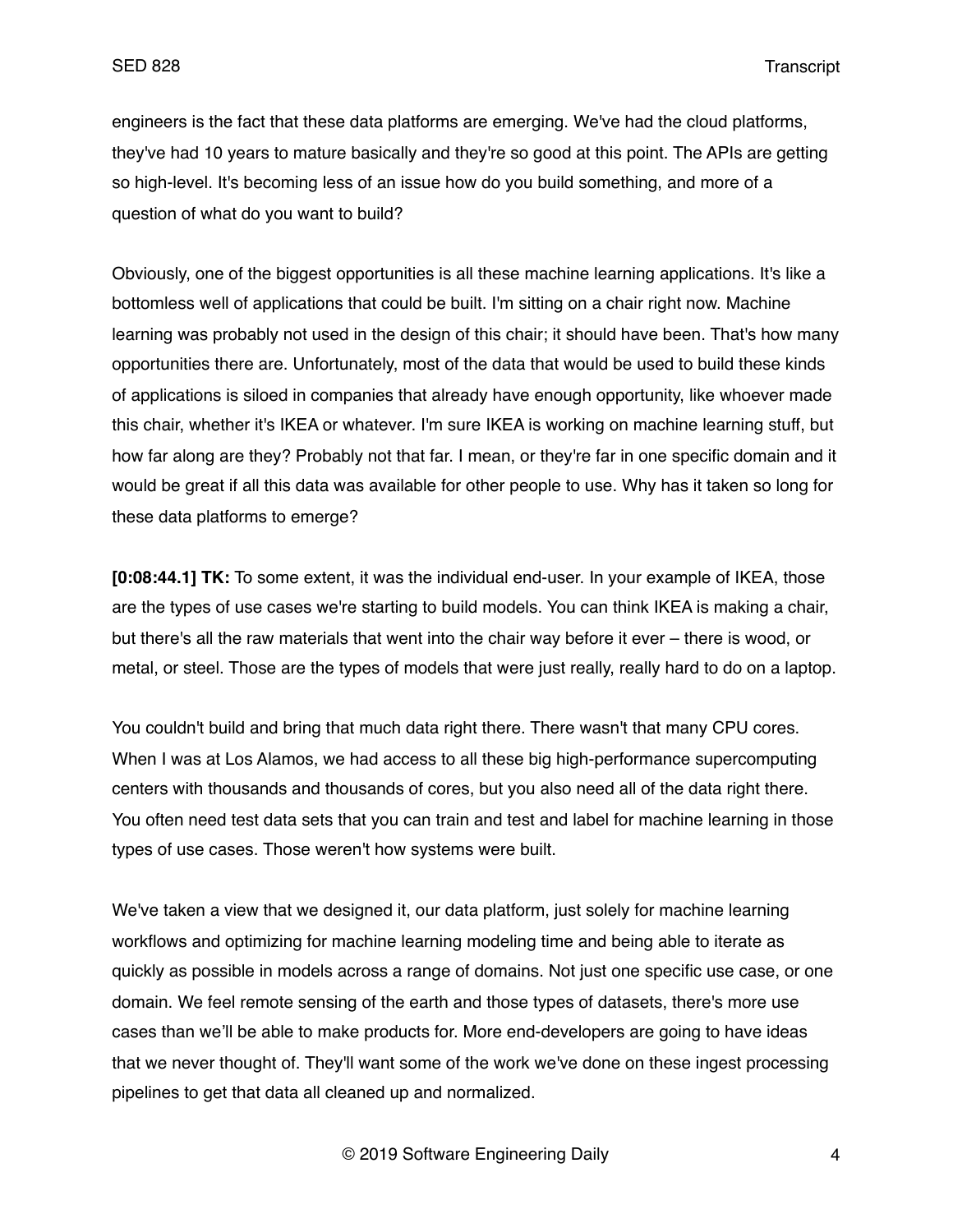We can make them incredibly efficient and make them able to build those types of models and things we just don't have the bandwidth, or haven't thought of ourselves, or don't have customers. I really see a machine learning as the driver and being able to build and test those models really, really quickly; maybe one example that we're talking about is when we built our first agricultural crop models that were across the whole US, they pulled a basically imagery from every farm, every field, everywhere in the US every day. It took over a 1,000 model iterations to get a really accurate version that was good.

Then you need to test that backwards through time. That was tested over 15 years of historical imagery. It's quadrillions of pixels of imagery that have to go through those models. You need the cloud compute, you need the storage, you need the network, you need all of those things to scale right there.

## [SPONSOR MESSAGE]

**[0:11:30.8] JM:** Heroku is a large-scale cloud infrastructure provider that has many interesting challenges, including the challenge of how to run relational database workloads, such as PostgreSQL.

In tomorrow's episode, John Daniel from Heroku joins the show to describe the challenges and the opportunities of running database workloads in the cloud. He discusses the Heroku deployment strategy, the DevOps strategy, the infrastructure engineering and the culture of Heroku's engineering environment.

It was a great show with Heroku. I'm proud to have Heroku as a sponsor of Software Engineering Daily. I hope you enjoyed it as well. Tune in tomorrow. You can also listen to our past episodes with Heroku engineers. We've done shows on Heroku Kafka, Heroku continuous integration and several other Heroku engineering problems and products. These are great shows with very talented engineers. Thanks again to Heroku for being a sponsor.

# [INTERVIEW CONTINUED]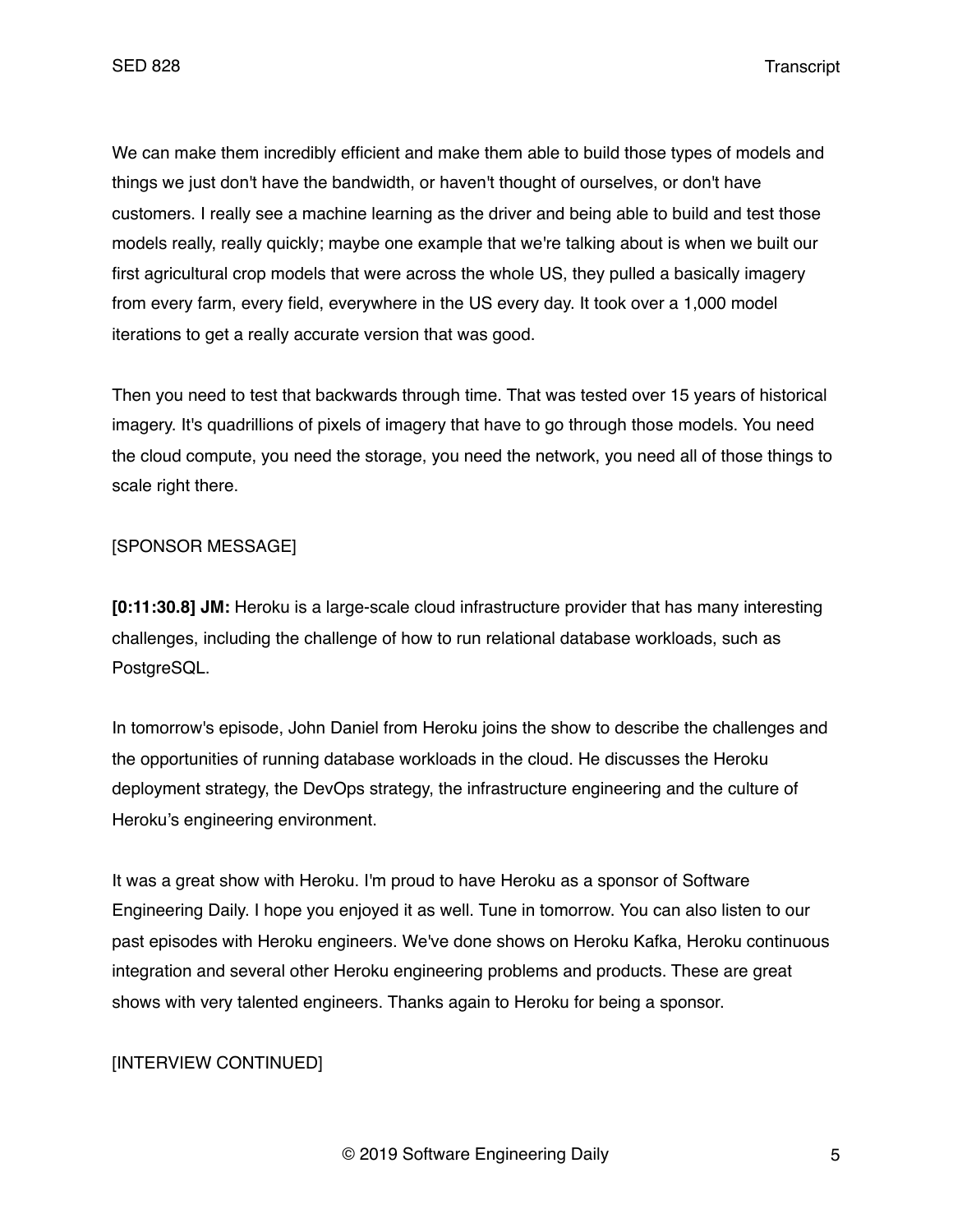**[0:12:45.3] JM:** We've had SafeGraph on the show. They're another data company. They are also starting with location, geometric data. Why is that a good place to start as a data marketplace? Why is the area of mapping and location data such a good place to start, of all – Why not go into chair data, for example?

**[0:13:10.4] TK:** Well, I don't know a whole lot about chair data. I do know for my personal use, I use – I work out a lot. I have a Garmin on my mountain bike. It's measuring all these different values; it's measuring my heart rate, it's measuring my blood and my lactate thresholds, it's measuring the altitude, it's measuring all these different sensors, but it's all changing as I'm moving around.

I'm just putting on myself more and more sensors. I think more and more IoT type sensors and more and more just activity-based sensors. Just what we care about as humans is relevant to where we are on the earth. I don't necessarily care about traffic in New York right now, because we're in San Francisco. I do care a lot about traffic, or maybe the lines at next to get in the door, or things like that are very, very relevant to me right now. I think that's going to only increase as sensors become easier to deploy and are just easier for us to have with us all the time.

**[0:14:17.4] JM:** Then why not start with health data?

**[0:14:20.1] TK:** Well, our background, like I myself and the founding team of Descartes were scientists and researchers at Los Alamos National Laboratory. We have worked in this area of remote sensing and large-scale HPC. For us, the answer is easy. We're not health physicists. Instead, we have backgrounds in this area.

**[0:14:42.7] JM:** Interesting. Yeah. I guess, your first answer speaks to the domain expertise that's required. If you have to normalize for clouds and the physics of how clouds affect light, or something, that's a pretty big moat for in terms of a data platform builder.

**[0:15:00.7] TK:** Yeah. There's not a lot of fields that parallel, or that your experience really works to cloud cover and those types of things, but one area we have a lot of our team is astrophysicists and cosmologists. That's the same problem. They're just looking up at the sky with telescopes, instead of looking down, but they have all of the same challenges.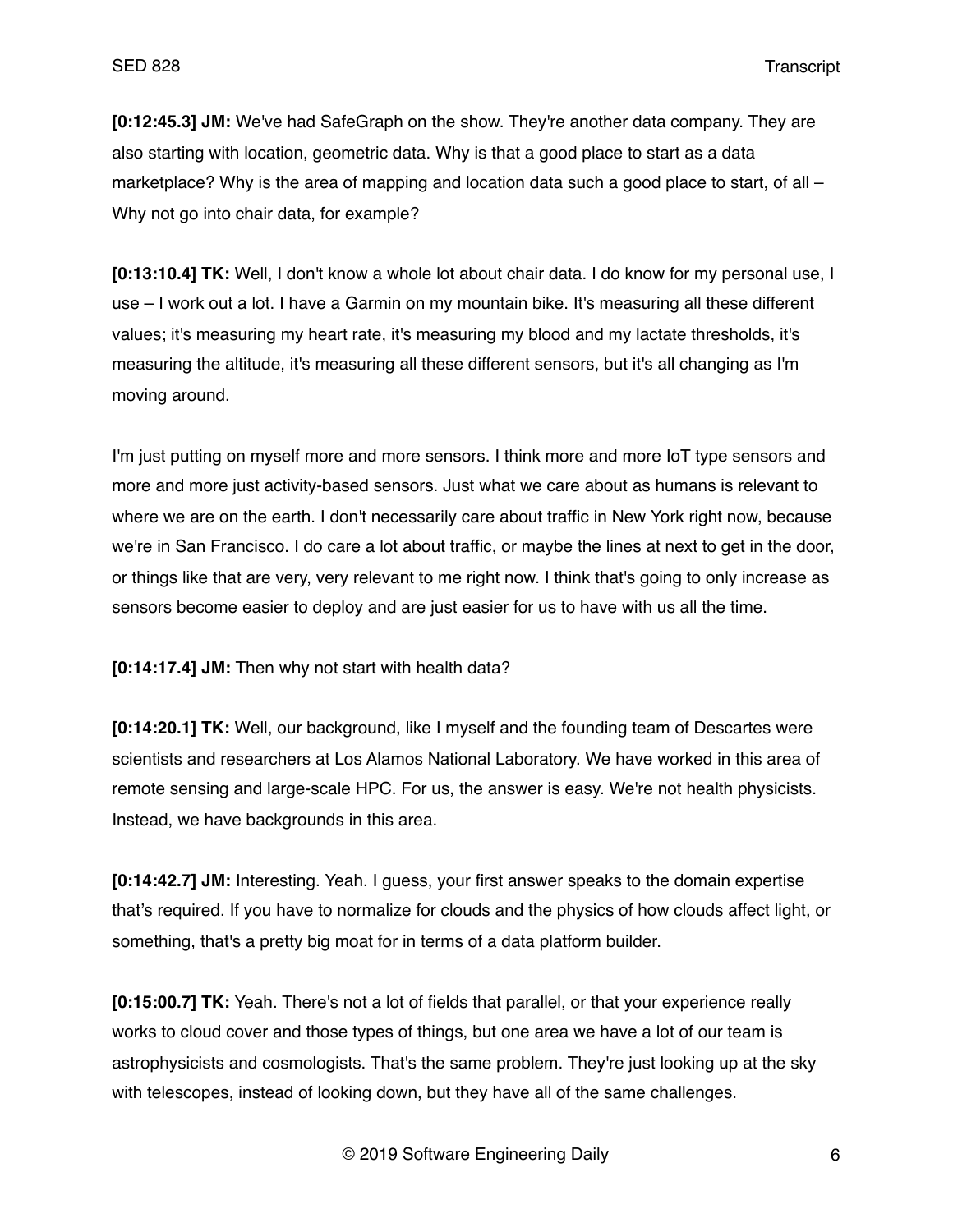Again, that's also where they're measuring pixels and that's what we do as well often. It's not building a data platform that's really good at analyzing logs from your Apache server. That's what Hadoop and Spark and those tools were really built for and excel at. Whereas, the geospatial world is very instrument specific often. NASA, some of these satellites, they would work on for years and years and then these things would cost hundreds of millions of dollars. Now they're getting more and more commoditized and they're getting to be these small, cheaper CubeSats. A lot of the codebase is very, very scientifically based. Lots of C and Fortran and most of our stuff is all Python, but that whole scientific codebase that goes with the sensor and how the sensor was exactly calibrated.

Also, just space has a lot of different challenges that we don't have here on earth, in terms of boards being fried, or you can't just do diagnostics or switch something out. There's a lot of scientific code that gets paired with each sensor. It's not a trivial thing to just pick up. That's our goal is to make it so somebody that comes in with an understanding of say, in Tensorflow or scikit-learn, or something like that, and wants to make a model. We extend the numpy array, and so you just pass in a geo-JSON of this is the location and here's my start time and this is the end time and these are the wavelengths of light; maybe I just care about infrared, and return it back in a big array that I can start building and testing my model on.

It doesn't necessarily matter, like you don't have to know that NASA had this weird calibration problem with this one sensor on these years of imagery. They threw a firmware upgrade in 2006 and everything from then on is good. Before that, it's bad. It's incredibly hard for someone to just know that type of information.

**[0:17:33.3] JM:** As a developer, I encounter websites that are offering me tools of different types. In terms of how I can actually acquire those tools, I think there's a spectrum; on one end of the spectrum, they've got an open API, it's quite easy to integrate with, it's quite seamless, it doesn't require me filling out a contact form. On another end of the spectrum, you have these websites where it's a boat of marketing materials and a contact us button.

There's plenty of space in the gradient between those two extremes. As a data platform, I assume you have to fall somewhere in between that extreme; can't be a free API. I remember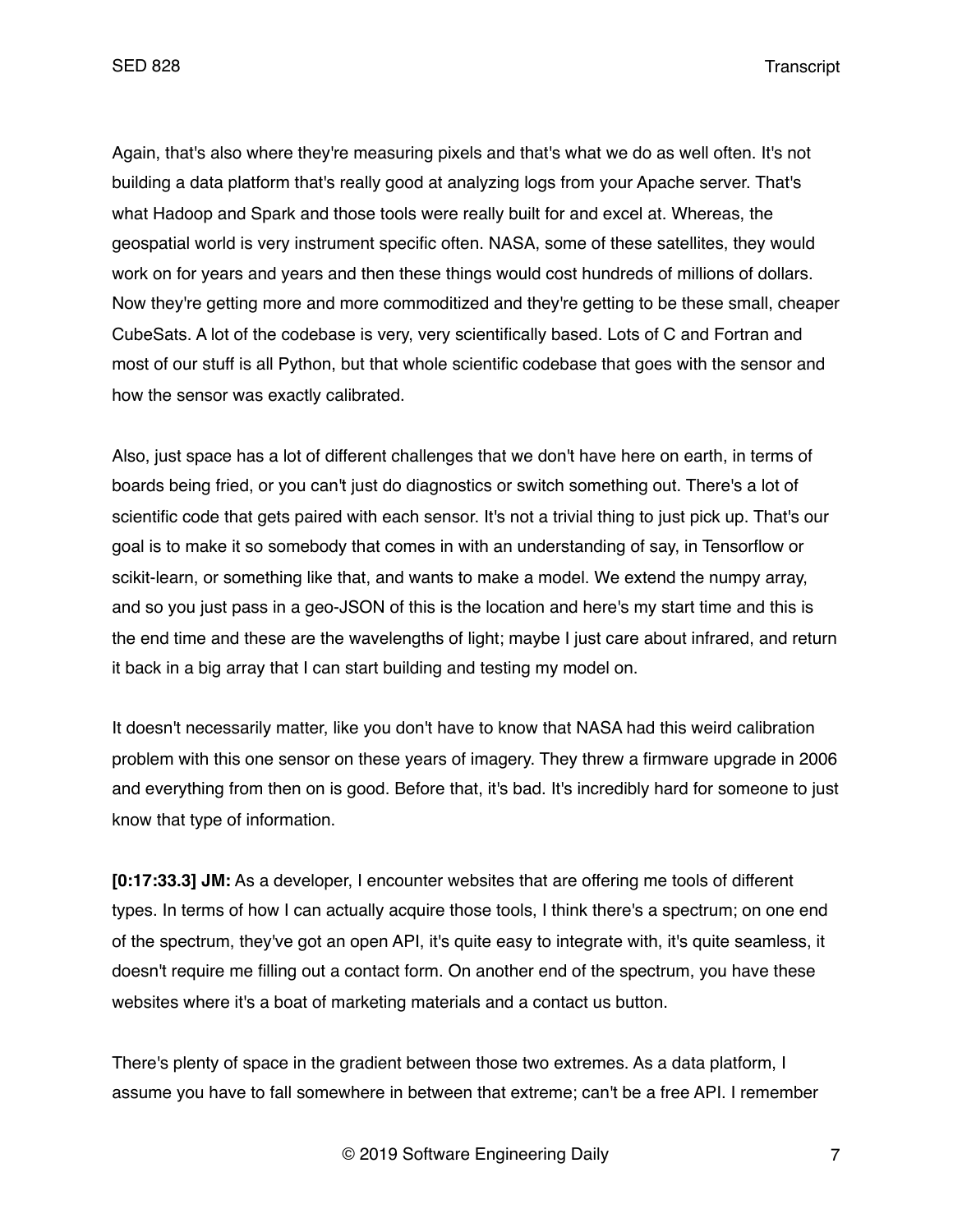using the Yelp API in college and was free, at least up to some rate limiting area that didn't affect me. Say what you will about Yelp's business model; their API for free consumption of location data by developers was completely open and unmercenarial. What's the ideal way to vend this stuff to developers?

**[0:18:39.8] TK:** I can say our approach is a lot of our costs get around egressing of data and we want to make it as easy as possible to run the models and come up with derivative type products native in the cloud. We're not building a platform for people to just download data per se, more to build models and build insights on top of that and efficiently as possible. We first just built that for a large percentage of our team at our company is what we call applied science. Most of them have PhDs and backgrounds in machine learning and remote sensing. We built all these APIs just for them. There's more use cases than what we have time, or bandwidth to do, so we've just started externalizing that.

We have tens of petabytes of data up there. There's a lot of cost of cleaning that and calibrating that and making that. Most of the value is running those models for customers. That's what we do as a company, if they don't know how to – if a company comes to us and say, "We're not real good with remote sensing. We know machine learning, but can you help us?" That's where we have teams of applied science – scientists that really do know remote sensing really well and can go really deep in that and build something fairly custom for a customer.

Your other comment earlier, a lot of customers have their own data archives. A lot of times, that's really where the real value is; combining that customer's one unique piece of data that's specific to that vertical and then these big archives of remote sensing data and building those types of models that really are meaningful to them, but might not have meaning, or as much meaning to other people in other industries.

**[0:20:28.9] JM:** What I'm imagining the infrastructure that you would use to build this data platform, I can imagine data coming in, getting queued up in something like Kafka, or Google Cloud pub/sub. I imagine there's some stream processing systems that are reading that data off of a queue and then writing it back to the queue after being cleaned. Perhaps that happens again and again as you do these normalizations and iterations there. I can imagine, once it's cleaned in a certain state, you kick it to a machine learning system. Then eventually, maybe that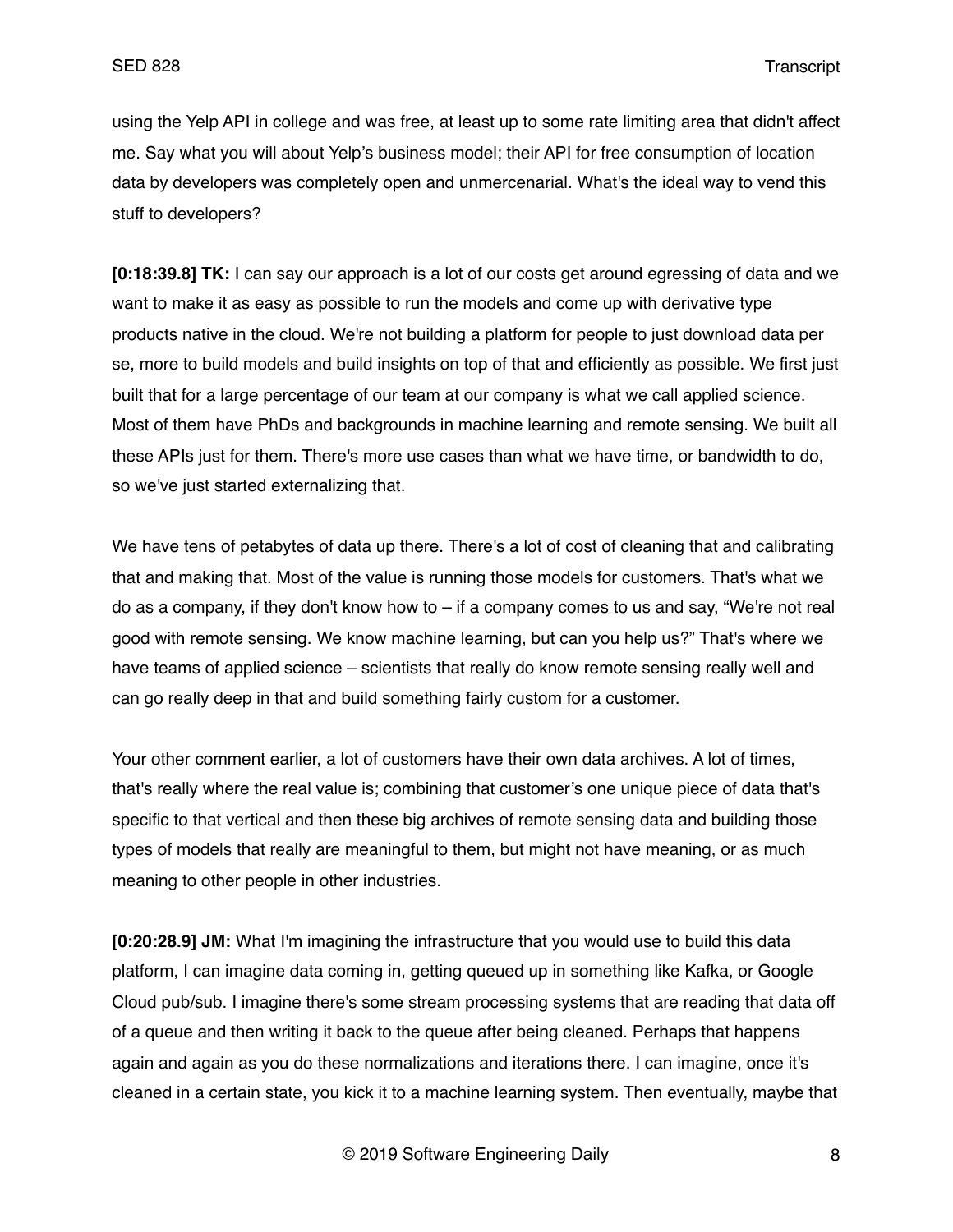is doing some more cleaning and then eventually you get to this point where okay, this data is refined enough. Can you tell me a little bit more about the workflow that goes on and some of the infrastructure tools you're using?

**[0:21:14.6] TK:** Yeah. You're right on the money. We use a messaging queue. We are heavy users of pub/sub as far as – but satellite imagery is –

**[0:21:22.2] JM:** Wait, wait. Let's talk about that real quick. Why did you go with Google Cloud pub/sub, instead of Kafka or managed Kafka, like Confluent?

**[0:21:30.0] TK:** Originally, our first queueing system that we used was a Python tool called Celery Python library and we use that with a Redis back-end store. That was very, very early days of GCP when we were just starting as a company. That was 2014. A lot of GCP that exists today didn't exist back then. I think pub/sub was very, very early in 2014. I had used Celery as a message queueing system.

Satellite imagery is not a pure streaming per se, where it's a very much more of an embarrassingly parallel type problem, where a lot of it's very bursty. A satellite goes over a ground station, sends down a chunk of new scenes that it's collected in the last few orbits, then you have those scenes come on and that would start triggering our processing pipeline. Those processing pipelines, the code bases can be all over the board.

European Space Agency does a lot of stuff with Java. We might have to have some Java library that's been all tested and has lots of scientific papers around it and we know it runs. Another piece of our pipeline might be C code. Or if we write it ourselves, it's usually going to be Python, so that's all it gets containerized. Then we use a task queuing system. Then of course, things like Kubernetes gives us more efficiency and tighter bin packing for those workloads. Some are real big memory hogs and others are real CPU-intensive. How do we optimize there and scale those out? Then we use cloud object storage and we serve all our data is just live on object storage. We don't use network attached storage or anything like that.

**[0:23:21.6] JM:** You use CDN or something?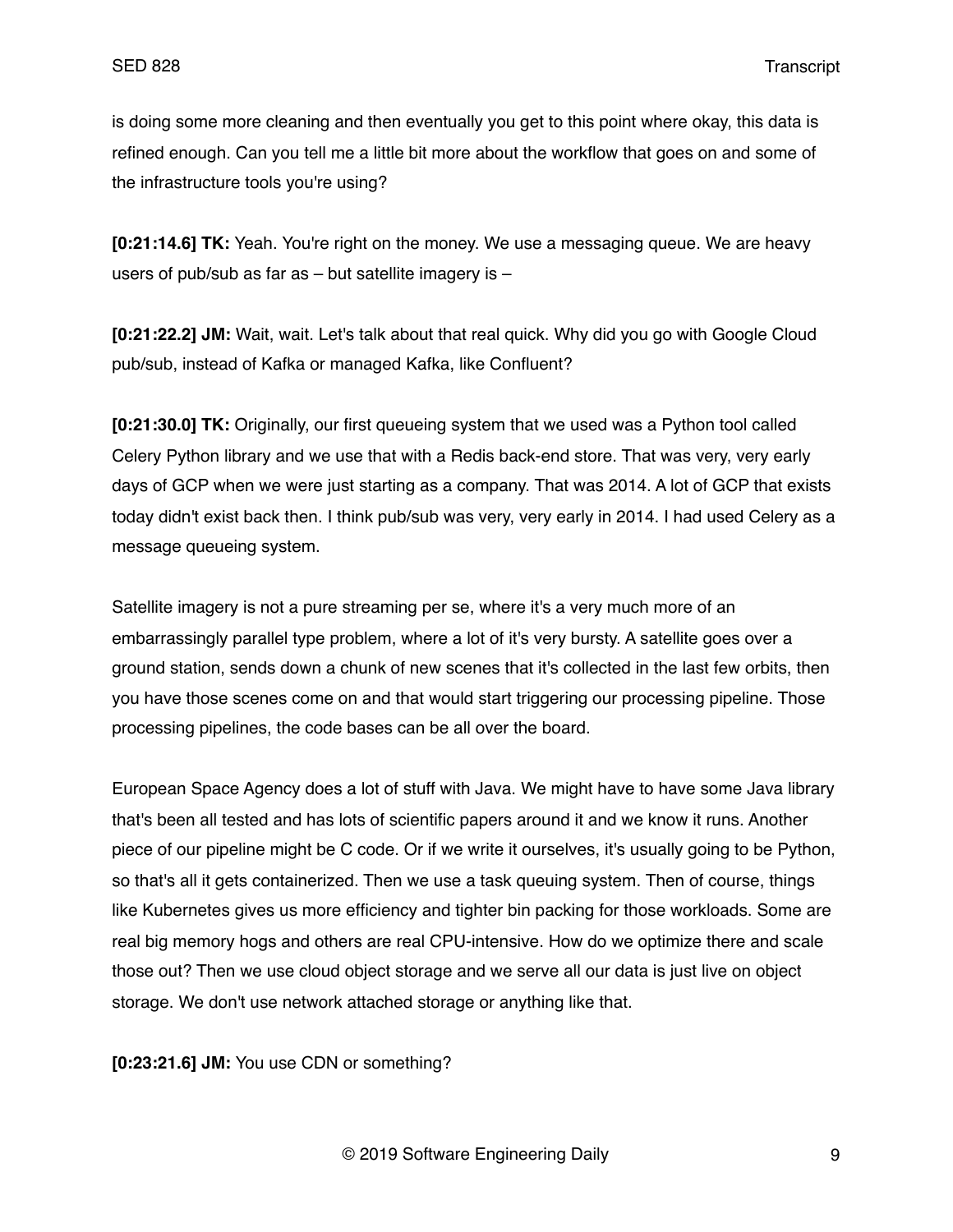**[0:23:22.9] TK:** No. Well, we have used a CDN, but you make a model for deforestation in Borneo and I make a model for Florida for hurricanes, the cache hit ratio isn't quite the same as –

**[0:23:36.2] JM:** Okay. All right, fair enough.

**[0:23:37.1] TK:** - a pop star goes live with a new photo and that gets cached all day long. If you're training a model over and over again, you might get some benefit on the cache.

**[0:23:45.9] JM:** By the way, I think it's interesting that the consumption is like a file that's just sitting in an object store, rather than hitting an API.

**[0:23:55.8] TK:** Ours is all APIs and what we –

**[0:23:58.6] JM:** Okay. I'm sorry. The end-user is not requesting the thing from storage, downloading a big CSV or some file, Tensorflow file.

**[0:24:07.7] TK:** In fact, we built our own file system, a high-speed, read-only file system for how we compress and store all the imagery. For example, some satellites might collect 10 or 15 different wavelengths of light. When you think of RGB, red, green and blue, but you might only care about the infrared parts of that sensor's scene. Instead of pulling down a 4 gig file and untiring it and unpacking it and all that, instead what our API lets you do is just call just the infrared bands over just this fraction of the object and just pull that back and return that back through the APIs.

We spend a lot of time on that early on. Because we've built our own metadata store and we processed all that imagery through, we know exactly which spectrums that's captured exactly, which the spatial boundaries of the scenes and exactly where all the data is. Then we can pull just the bits that are being requested back and expand them.

[SPONSOR MESSAGE]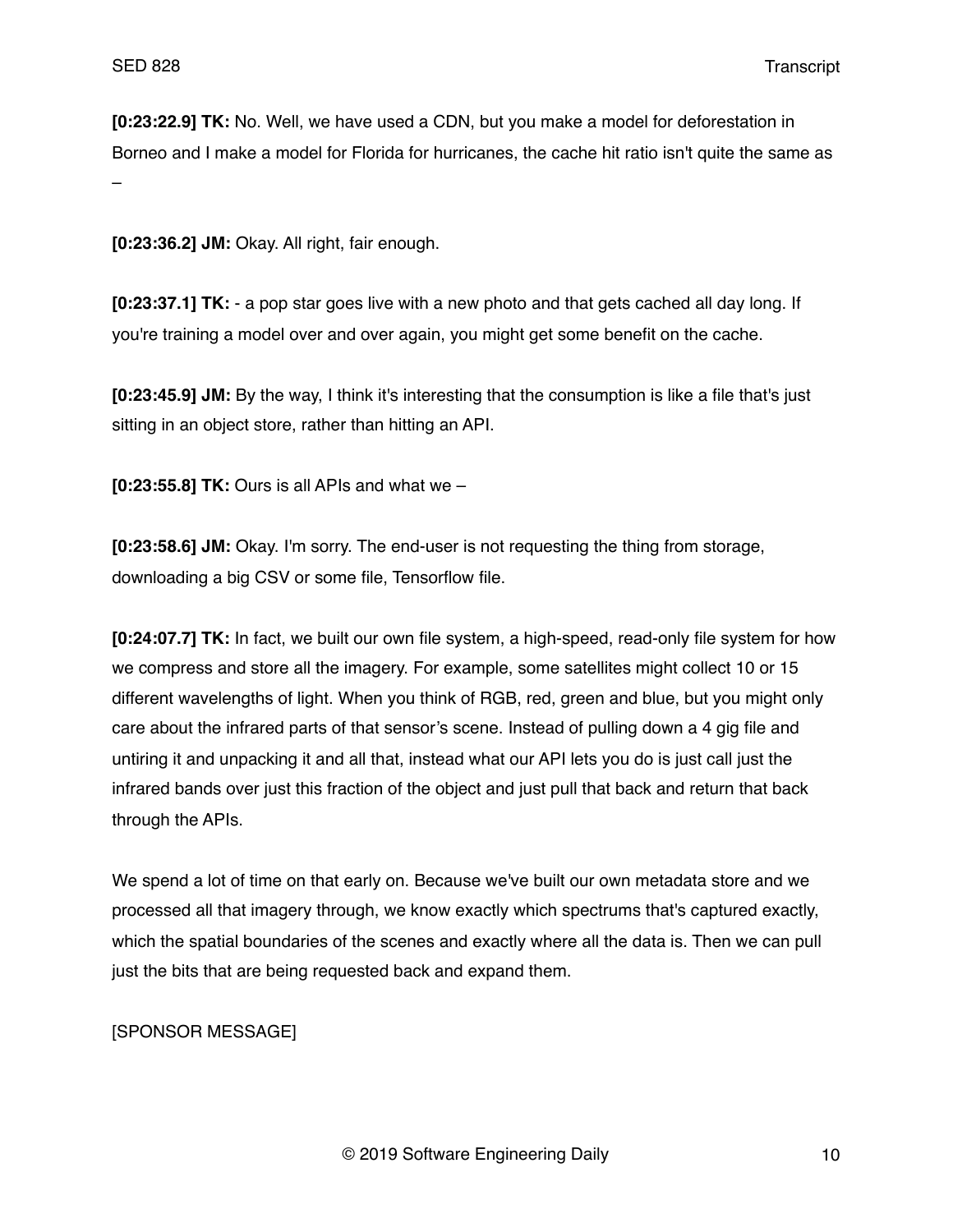**[0:25:22.0] JM:** We like to explore cutting-edge technology and the real-world solutions enabled by those technologies on Software Engineering Daily. Amazon re:MARS is a chance to hear directly from the leaders and innovators, who are using artificial intelligence to shape the future. Amazon re:MARS is a new global AI event on machine learning, automation robotics and space.

re:MARS is inspired by the exclusive MARS Conference. It will combine the latest forwardlooking science with practical applications. You'll hear from thought leaders across science, academia and business. Speakers include Amazon Founder and CEO, Jeff Bezos; Landing AI Founder and CEO, Andrew Ng and more. You'll learn best practices that you can implement immediately through more than 100 sessions.

See demos of automation technologies, engage in hands-on labs and interact with real robots at the robotics showcase. When you leave, you will be up to speed with the latest AI trends and best practices. You'll also have the technical skills to apply AI to your own work. I am only comfortable using that term AI, because I do think this is a great place to apply machine learning to higher-level applications and build applications in these different domains. I think AI is a fitting abstraction to describe this conference as being focused on.

Amazon re:MARS will take place June 4<sup>th</sup> through 7<sup>th</sup> in Las Vegas. You can register today and get \$400 off the ticket price. Go to remars.amazon.com and register using the promo code SEDAILY. I am really tempted to go to this conference. It sounds really cool. I am not sure if I'm going to be able to swing it, because I've got a bunch of conferences to go to this summer already, but I will definitely be thinking about it a lot.

That URL and promo code again is remars.amazon.com and you register using the promo code SEDAILY. Thanks to Amazon re:MARS for being a sponsor of Software Engineering Daily. This conference sounds pretty sweet.

# [INTERVIEW CONTINUED]

**[0:27:55.1] JM:** Okay, sorry. I totally took you for a loop there. You were talking about the choice of Google Cloud pub/sub, and then I think it's worth exploring – Okay. See, I'm doing these shows about streaming and there's 50 streaming frameworks. Now there's five or six different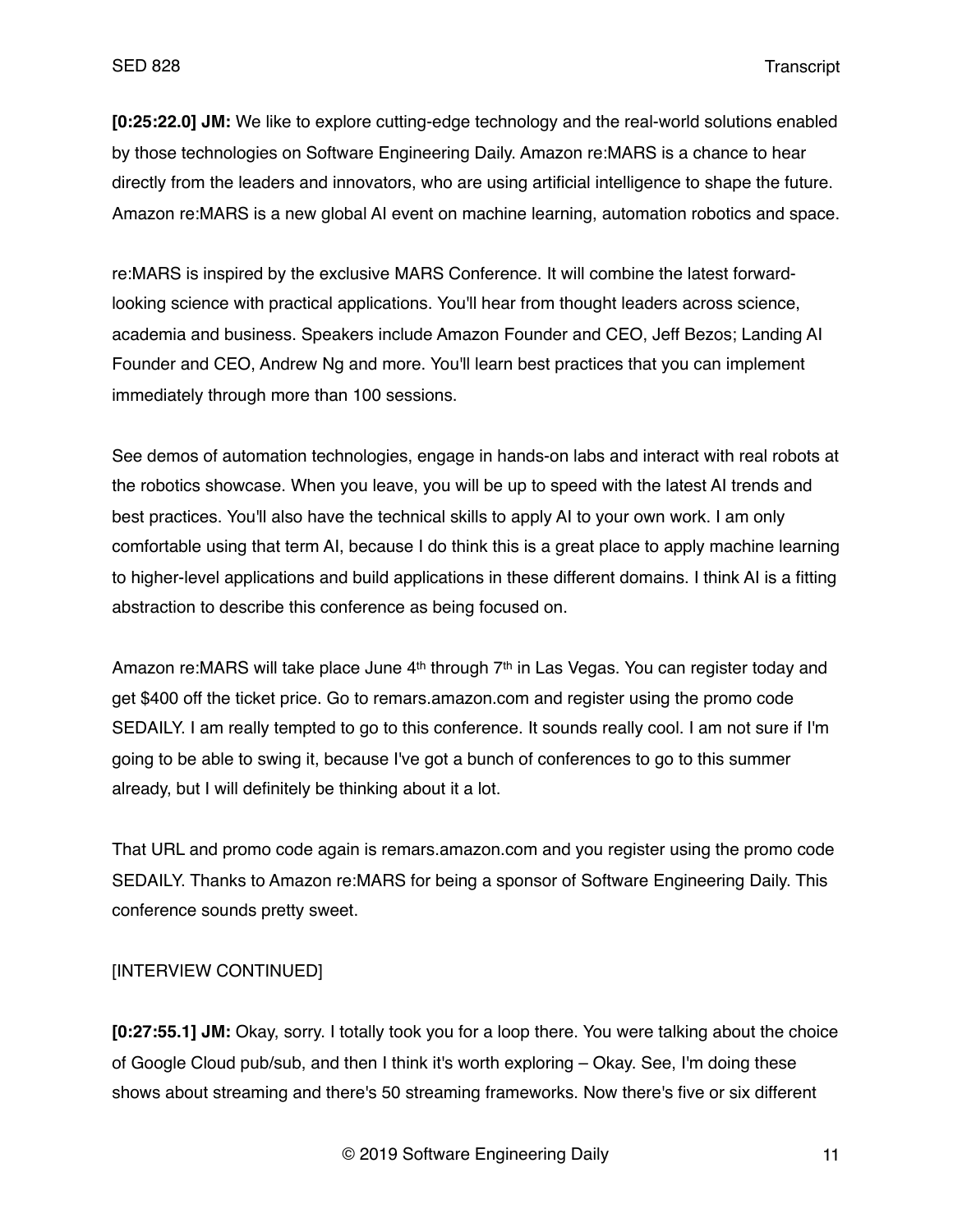queueing options to choose from. There's Apache Pulsar and Apache Kafka and Google Cloud pub/sub and etc., etc. Kinesis. I'm like, "I can't keep all these things in my head."

Then the streaming frameworks, there's Spark and Storm and Flink and Heron and data flow, and it's like, Apache Beam. It's like, "Can I use Apache Beam? I know it's an API spec. It's not actually a streaming framework."

**[0:28:39.6] TK:** We built our own to some –

**[0:28:40.8] JM:** You built your own. Okay.

**[0:28:42.6] TK:** To some extent. I mean, there's not a pure magic solution for geospatial data.

**[0:28:48.3] JM:** Why not? Okay.

**[0:28:51.7] TK:** It gets back to all those sensor types are just so varied and different. For example, one satellite we pull in is NASA's MODIS. That was launched in 2000. Think of what your software stack looked in 2000. Then we have other satellites that are going live right now and will be launched in six months, or things like that. Our ingest pipelines need to be able to clean up and calibrate all of that breath.

Containers worked really well there. We know the amount of scenes coming in from the ground station and the scenes that need to go through these processing pipelines, each satellite might be different sets of different processing pipelines. To some extent, they follow the same pattern of here's the chunk of work that needs to get done, here's the destination where that needs to go, here's how we update all of our metadata stores to make it really quick and easy to query it, and then here's the end API, that no matter what of those sensors you as a modeler are trying to build on top of, you have a uniform API to call that.

That's what we wanted to do for ourselves to try and build and iterate models. It was just so much time to constantly – each person have to do these types of workflow. We built all these APIs for ourselves first, because we couldn't really find anything that worked really well. Then now we've exposed them externally, so other people can use them.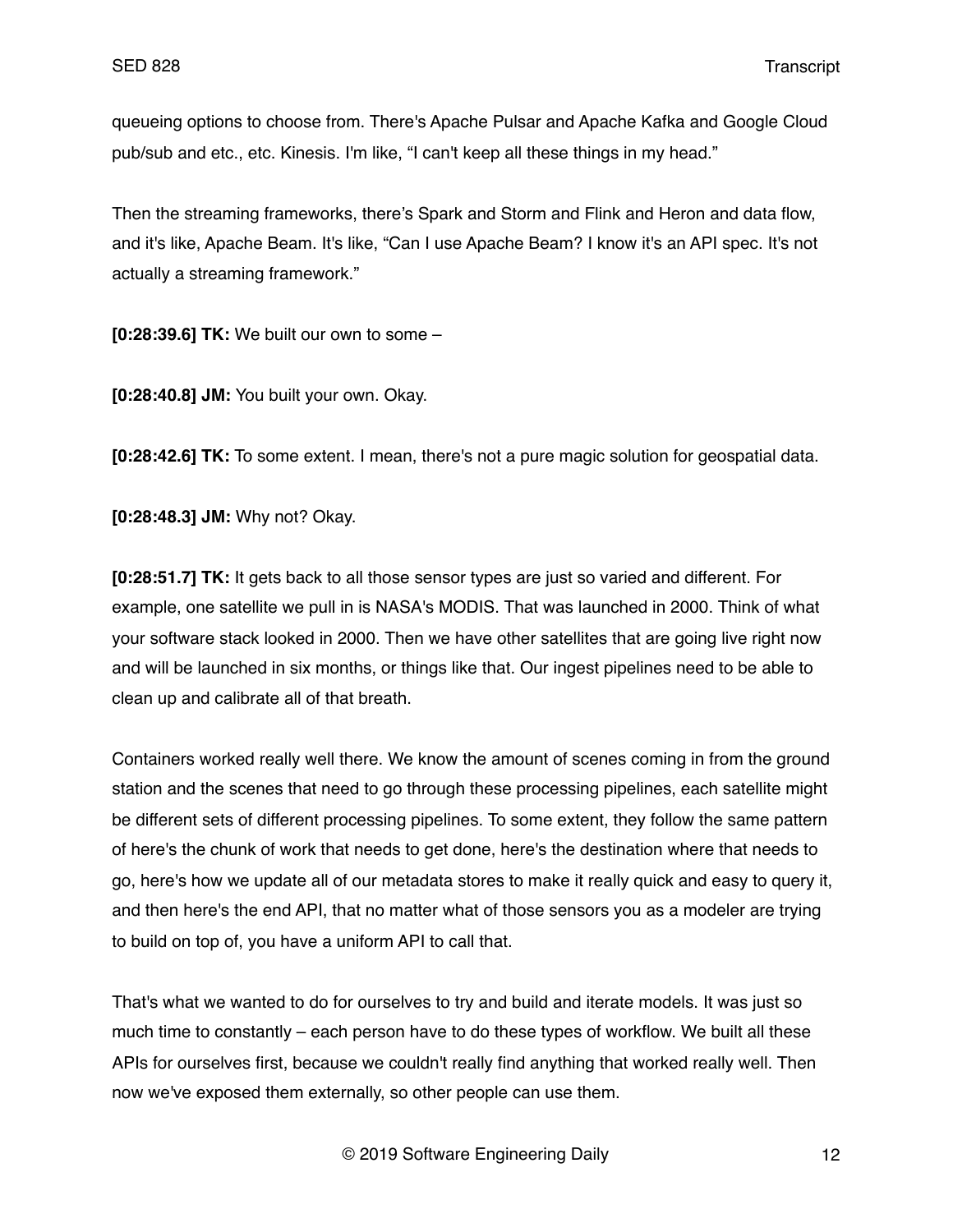**[0:30:23.9] JM:** In terms of distributed streaming frameworks, are you using any of these things? Flink, Spark, Storm?

**[0:30:28.7] TK:** No.

**[0:30:29.3] JM:** Nothing?

**[0:30:31.1] TK:** No. We use pub/sub quite heavily and then everything's built around those types of things.

**[0:30:35.3] JM:** You just have Google – everything into Google Cloud pub/sub and then Python, just reading off of that?

**[0:30:41.1] TK:** Yeah. Or you just have listeners waiting for an event to happen and then we'll spin up this type of worker to do these types of processing.

**[0:30:50.3] JM:** I mean, is anything appealing to you about any of these things, any of these streaming frameworks, or it's all just, "Nah. We don't really need it."

**[0:30:58.4] TK:** There's bits and pieces of that.

**[0:30:59.5] JM:** I mean, Kubeflow, does Kubeflow use – Oh, you use Tensorflow. Okay.

**[0:31:04.1] TK:** What we're using is Kubeflow pipelines. We have tried –

**[0:31:10.7] JM:** This is like a CI/CD thing for machine learning models?

**[0:31:14.7] TK:** Yeah, a little bit. It's a directed acyclic graph processing engine.

**[0:31:19.4] JM:** Oh, okay. It's like air flow thing? Workflow manager.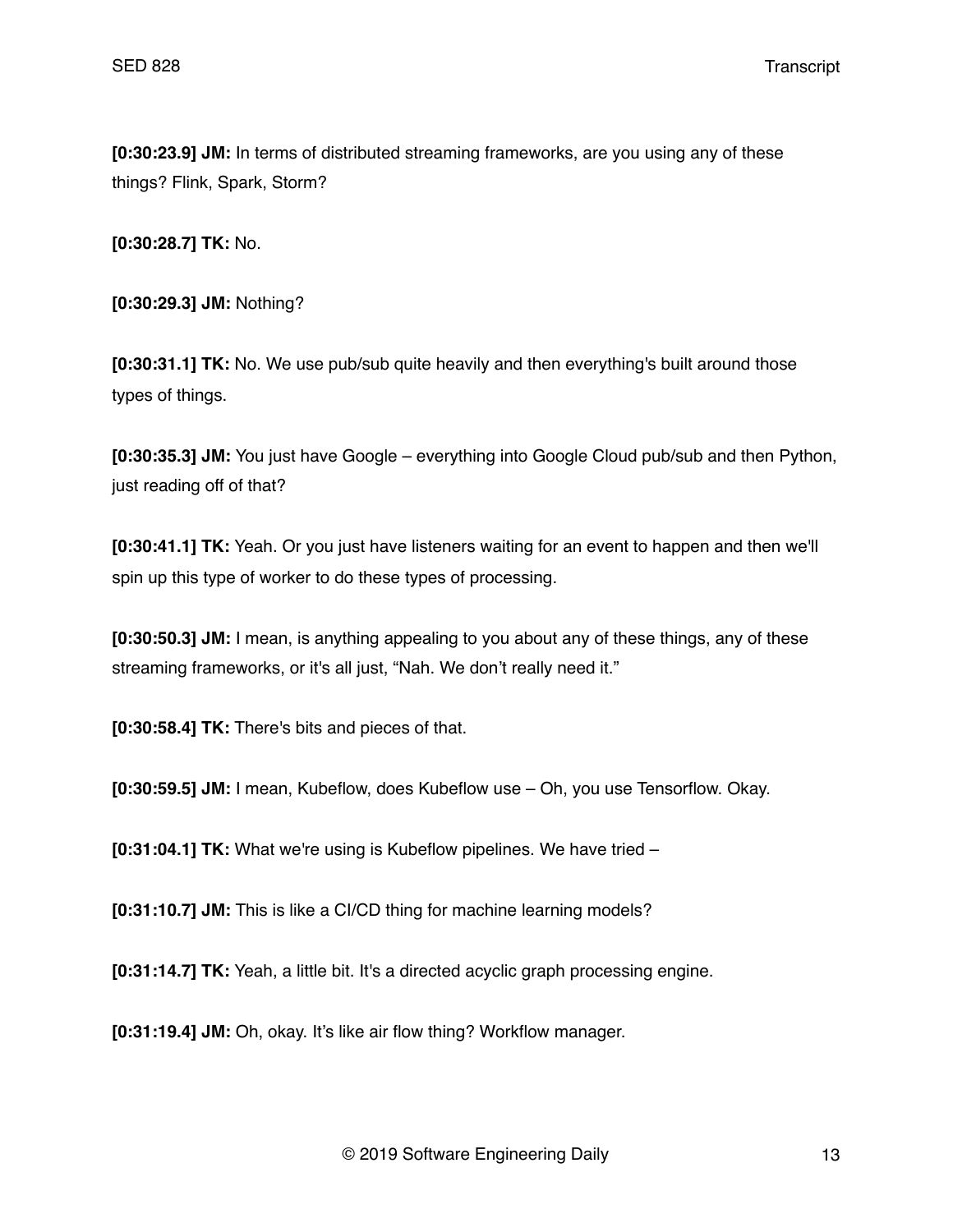**[0:31:24.3] TK:** We've tried most of those. We've done air flow and, what was the one Spotify did a while? Luigi?

**[0:31:30.5] JM:** Luigi. Yeah.

**[0:31:32.1] TK:** Of course, we have lots of bash and shell scripts that we've had as very first generation type tools. We're doing Kubeflow. We've been working with Google quite a bit on Kubeflow pipelines for quite a while now.

**[0:31:44.3] JM:** Awesome.

**[0:31:46.6] TK:** The modeling pipelines, people often it's not just the classification. There's a customer might want you to put their information about maybe they've hand-labeled a training set that they want you to train off of. Then maybe one step in your processing pipeline you need to paralyze out and scale that processing. That pipeline is a way to capture all the software dependencies for every single stage. Then under the hood, that's using Argo to deploy Kubernetes containers. Every single stage in that directed acyclic

**[0:32:19.6] JM:** Wait, what is Argo?

**[0:32:21.5] TK:** Argo is a little bit of a dag-type processing on top of Kubernetes. Instead of having a language and declaring everything with a language, you can actually define some of the processing steps via actual containers. That works great if you have this one step that's it set a Java code and then you have some other things that are C code and then some other steps that are Python code.

**[0:32:46.5] JM:** Wow.

**[0:32:47.7] TK:** Being able to assemble all of those together and then version them and then how do you do discovery on that? How does someone new come in to your team and how do they find the pipeline that produced this result last year, or maybe you've been running it in production for two, three, four years. Some of our models now we've ran in production for many years. That's very hard.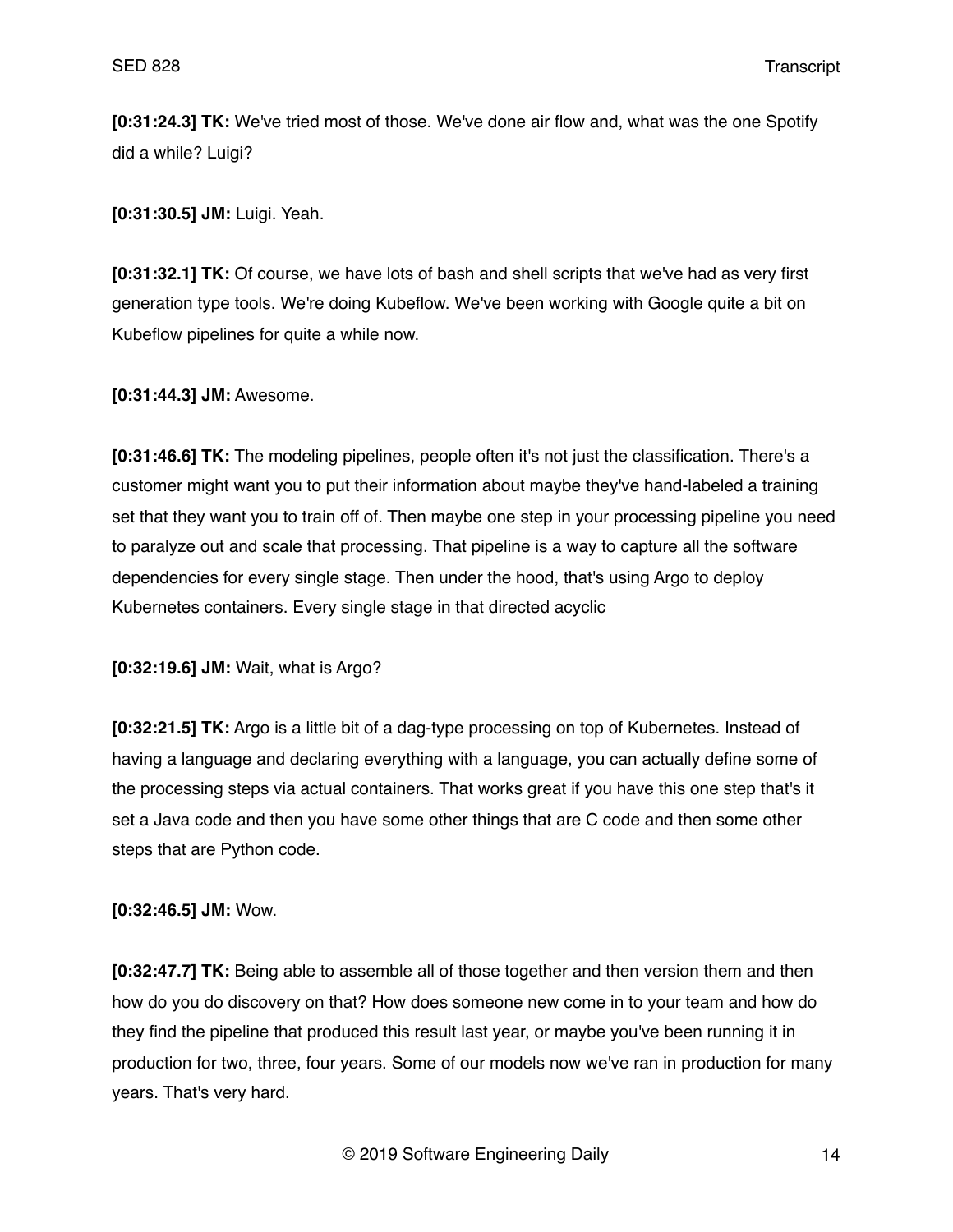**[0:33:11.6] JM:** Wait. Why is it any different than regular old service discovery?

**[0:33:15.0] TK:** In some ways, it's maybe not, but you think of that whole entire machine learning pipeline needs to basically get versions. Say, if I'm a new person who comes in and I said, "Oh, we did this experiment last year on trees tree forest fires and detecting them. It had these 12 processing steps. Each of them had code written around them. Then each of those processing steps had their own set of dependencies and their own version management." How do this training set equals the results in the model? How do I make it as easy as possible to produce that?

In some ways, that's what Docker is doing with containers, right? They're unioning together all these file system layers together and you say this version in this tag. That rolls up and gives you this container runtime with all those correctly union together steps. That's what this is from a processing pipeline perspective.

How do you store those types of things? How does someone come in? How do they find that model? Maybe they just need to update the error handling, or make a minor bug fix. How do they get that in? How do they run the test dataset and get the test result and make sure they can run the entire processing pipeline through end to end? Then containers may help you with the deploy side, so you don't have the software dependencies that you would have with the VM. We've worked quite a bit on those types of – as our machine learning team has grown, that becomes more and more of a challenge. How do you find the model that we're running in production here? How do we find the new experiments we're working on? Those types of problems.

**[0:35:00.0] JM:** Does Kubeflow address data lineage?

**[0:35:03.2] TK:** No.

**[0:35:03.9] JM:** It does not? Okay.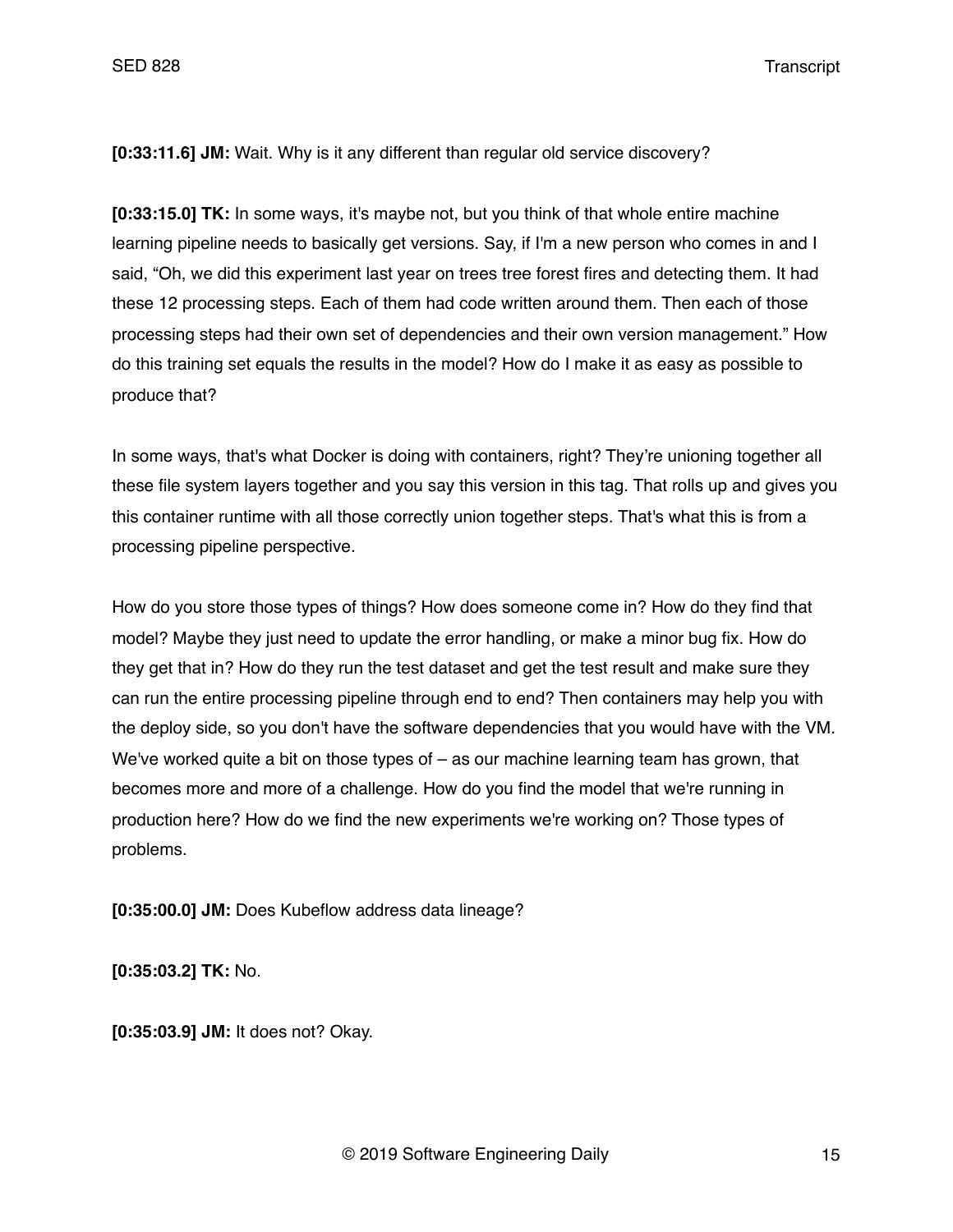**[0:35:05.0] TK:** No. That part is outside. You can do an object storage. You can actually do things like versioning of the objects. Then you can reference that version of that object.

**[0:35:16.1] JM:** You would want to map?

**[0:35:17.7] TK:** In our case, we just reference our API.

**[0:35:20.5] JM:** Okay. In the lineage problem, I see is you should be able – I mean, if you really want to go deep, you should be able to have a data set. You should be able to know the entire data set and the model that has trained on that data set and how that model has evolved over time as the data set has evolved over time. I've not seen that really solved yet.

**[0:35:40.8] TK:** Yeah. That's a very hard problem and especially on-

**[0:35:42.6] JM:** Luckily with satellite data and public sensor data for crops and stuff, it doesn't seem like – That this is actually one advantage I see is the geographical satellite image. Somebody takes a picture from a satellite. To somebody, that's implicitly public information.

**[0:35:59.7] TK:** Right. Yeah. I mean, NASA makes most of this data publicly available. It's just sitting behind an FTP server somewhere. You have a problem that you're faced with. Like, say a forest fire happens somewhere and you then say, "Well, I need the temporal stack of this geographic area going back. I want to model out the change in fire fuel, or tree density over the last 20 years." Now you got to start pulling all this data down, cleaning it all up. Then you start finally at the very end, you can start building and testing your model, which just probably was the idea you had at the beginning and that was what you're really trying to do.

**[0:36:43.8] JM:** We're almost out of time. I know you're a distributed systems guy. What's the most acute engineering problem you're working on right now?

**[0:36:50.4] TK:** Really, we're spending a lot of time on scaling up the reproducibility of our machine learning models. That's what we started the last six months with the Kubeflow pipelines and those types of things. That gets to be a really hard problem to do at scale. One of the models we were looking at running at would take a few thousand cores and we'd be running